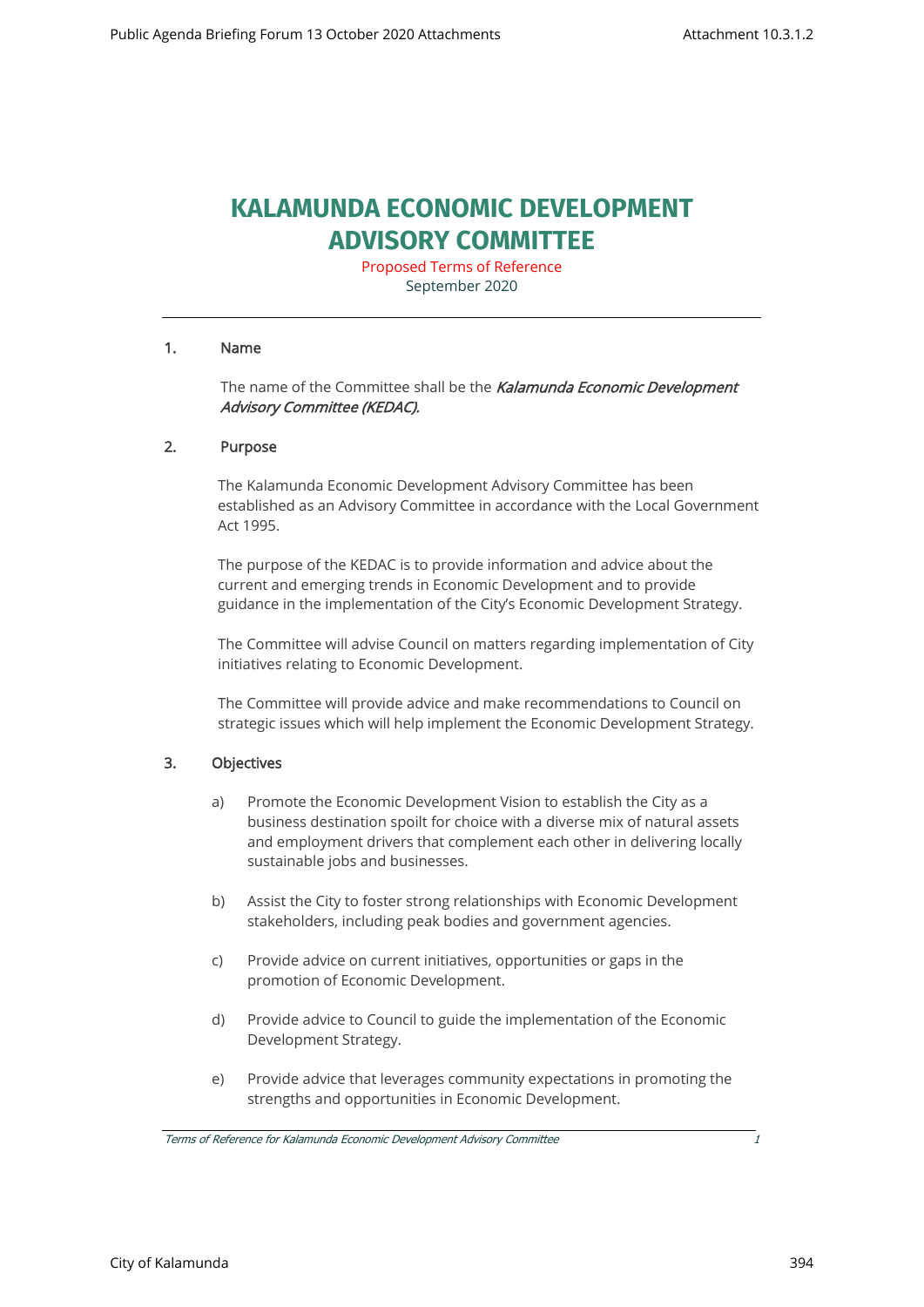- f) Provides a forum for sharing information relating to Economic Development opportunities within the City.
- g) Provide advice and give consideration of how Economic Development can be integrated and aligned in other key informing City Strategies and Plans.

# 4. Councils Strategic Alignment

Kalamunda Advancing Strategic Community Plan to 2027

OBJECTIVE 1.3 - To support the active participation of local communities.

OBJECTIVE 3.3 - To develop and enhance the City's economy

OBJECTIVE 4.2 - To proactively engage and partner for the benefit of community

# 5. Membership

# 5.1 Qualification to be a Member

Members must be able to demonstrate skills, knowledge, experience and a strong interest in Economic Development.

# 5.2 No. of Members

The committee shall consist of no less than 8 members comprising:

- i. Up to two Elected Members including either the Mayor or Deputy Mayor plus one other.
- ii. No less than five representatives from City of Kalamunda Businesses and Industry.
- iii. One representative from the Kalamunda Chamber of Commerce.

# 5.3 Deputy Members

All Council members shall have an appointed Deputy who is to attend meetings in the absence of a member.

All other members may have a deputy delegate appointed if required.

# 5.4 Term of Appointment

Appointment is for up to two years and members are eligible for reappointment following the Council Ordinary Election.

# 5.5 Resignation or Termination of Membership

City of Kalamunda 395

Terms of Reference for Kalamunda Economic Development Advisory Committee 2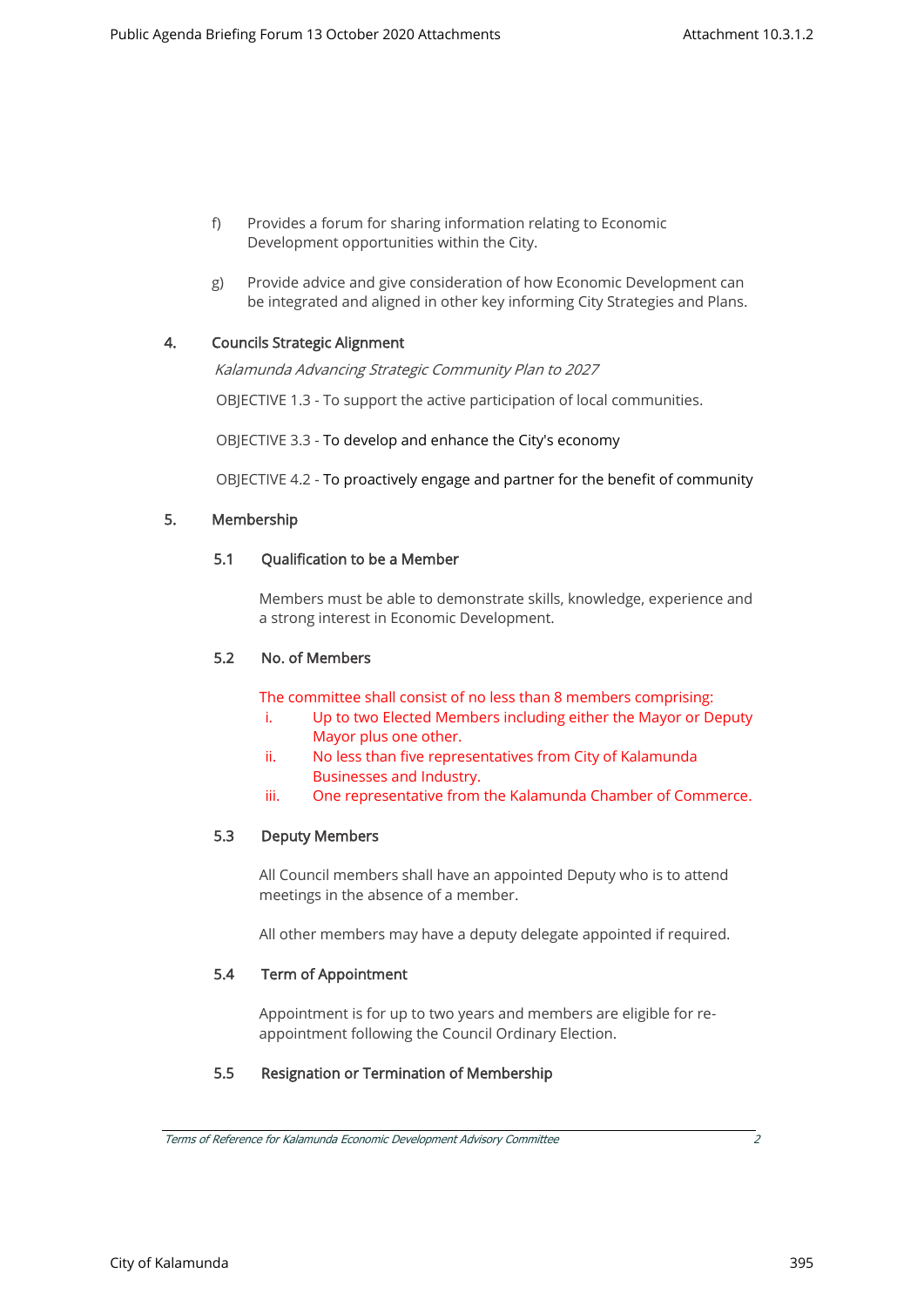- i. Membership will be reviewed should a member miss three consecutive meetings without approved leave of absence and the Committee may choose to recommend to Council that the member is removed.
- ii. A committee member may resign from membership of the committee by giving the Chief Executive Officer or the committee's presiding member written notice of the resignation.

# 6. Election of Presiding Member and Deputy Presiding Member

- a) The Committee shall elect a Presiding Member and Deputy Presiding member to oversee the chairing of the committee.
- b) The election of the Presiding Member and Deputy Presiding Member will be conducting in accordance with the provisions of the Local Government Act 1995.

# 7. Meetings

a) Conduct of Meetings

All meetings will be conducted in accordance with the provisions of the Local Government Act 1995 and the City's Standing Orders Local Law and the City of Kalamunda Code of Conduct.

b) Inductions

All Members will be required to attend an induction which will be held prior to the first meeting of a committee following a Council election.

c) Scheduling of Ordinary Meetings

The Committee shall meet at least quarterly and can increase the frequency of meetings if required and in consultation with the City to ensure resources are available. Meetings should be held on a regular date and time to be determined by the committee.

d) Special or Extra Meetings and Working Groups

A Special or extra meeting can be called by: -

- i. A majority decision of the Committee
- ii. The presiding member of the Committee
- iii. By at least  $1/3^{rd}$  of the members of the Committee

Terms of Reference for Kalamunda Economic Development Advisory Committee 3

City of Kalamunda 396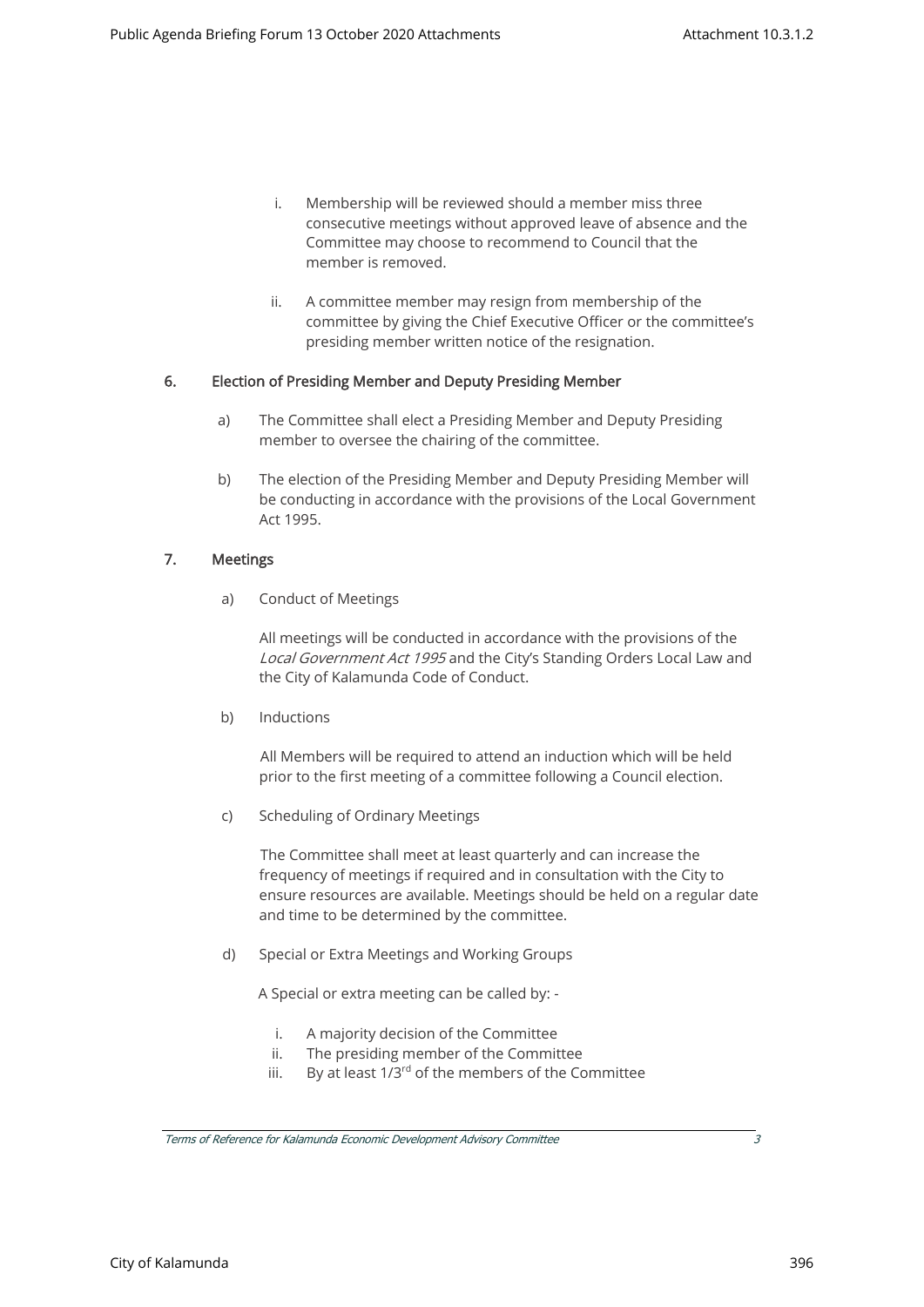A Committee may also choose to form working groups from its membership or to second others with specific skills for undertaking specific tasks required by the Committee in consultation with the City to ensure resources can be made available.

e) Quorum

A quorum shall consist of at least one half of the appointed members. If a quorum is not achieved the meeting can progress informally, with minutes prepared in accordance with established processes.

f) Disclosure of Interests

All Committee Members are required to disclose any financial, proximity or impartiality interests they may have in any matter to be discussed at the meeting.

g) Voting

Each appointed member present shall have one (1) vote. In the event of a tied vote, the Presiding Member is to cast a second vote.

City of Kalamunda Officers supporting the Committee do not have voting rights.

- h) Agendas and Minutes
	- i. Agendas and Minutes will be administered by the Chief Executive Officer or their delegate.
	- ii. A City of Kalamunda Officer will be appointed by the Chief Executive Officer as the Secretary to the Committee.
	- iii. A call for agenda items and notices of meetings will be distributed electronically by the Secretary 10 working days prior to each meeting. Members are to submit any agenda items within 2 working days.
	- iv. A draft Agenda will be sent electronically to the Presiding Member 8 working days prior to committee meeting for sign off.
	- v. The City and the Presiding Member may choose to meet to discuss agenda items prior to finalising an agenda.
	- vi. Agenda items along with any supporting papers are to be sent to the committee members no later than 5 days prior to meeting. This allows time for members to consider the item and make an informed decision.
	- vii. Late or urgent agenda/business items may be accepted for consideration by the Committee by the Presiding Member.

Terms of Reference for Kalamunda Economic Development Advisory Committee 4